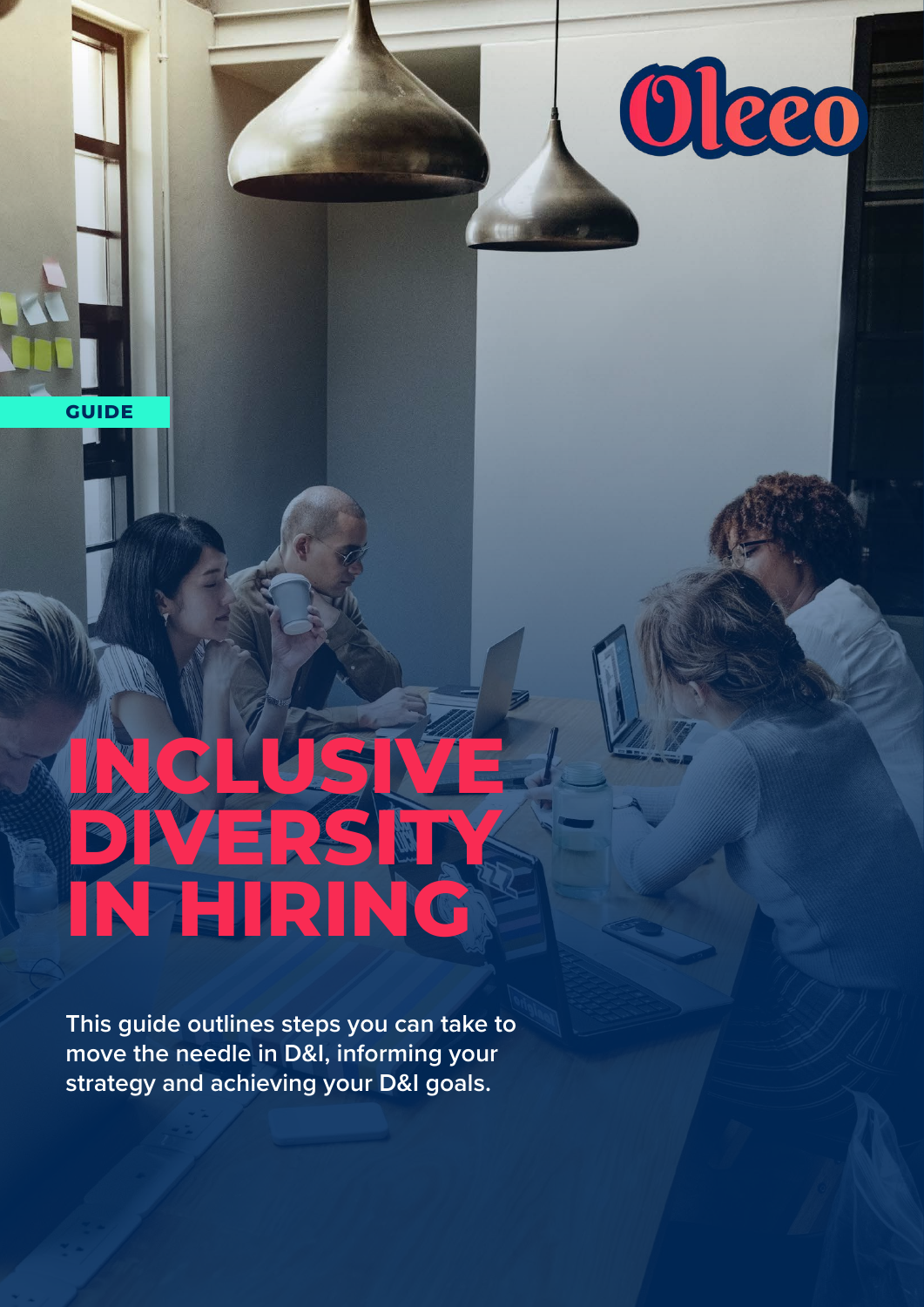

# **TABLE OF CONTENTS**

| <b>Why Diversity &amp; Inclusion Matter</b>     | 1 |
|-------------------------------------------------|---|
| Defining Diversity & Inclusion                  | 2 |
| <b>Candidate Attraction</b>                     |   |
| Making Job Descriptions Gender Neutral          | З |
| <b>Candidate Selection:</b>                     | 4 |
| Being Aware of Gender Bias in Resume/CV Reviews | 4 |
| Removing Identifying Candidate Details          | 5 |
| Widening your Candidate Reach                   | 6 |
| Inclusive Diversity as a Hiring Strategy        | 8 |

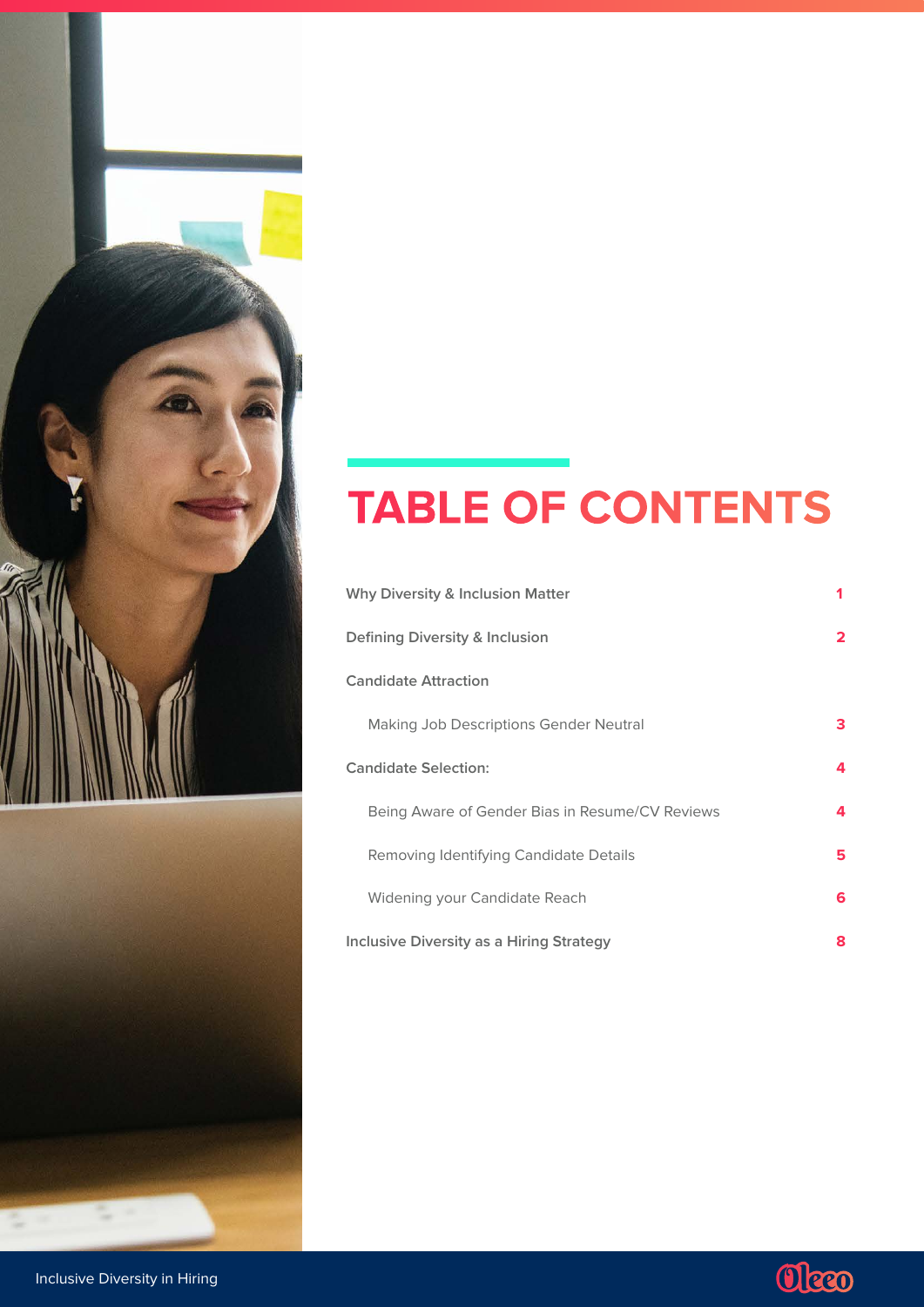# <span id="page-2-0"></span>**WHY DIVERSITY & INCLUSION MATTER**

While it has been proven time and time again that diverse and inclusive teams are more effective than teams who have the same experiences and perspectives (they [generate more revenue](https://www.mckinsey.com/featured-insights/diversity-and-inclusion/diversity-wins-how-inclusion-matters), [make](https://www.cloverpop.com/hubfs/Whitepapers/Cloverpop_Hacking_Diversity_Inclusive_Decision_Making_White_Paper.pdf)  [better and faster decisions,](https://www.cloverpop.com/hubfs/Whitepapers/Cloverpop_Hacking_Diversity_Inclusive_Decision_Making_White_Paper.pdf) [drive more innovation\)](https://hbr.org/2018/01/how-and-where-diversity-drives-financial-performance), many employers have still made little progress with D&I. And less than 40% of recruiters say their function has implemented a D&I strategy. (Gartner 2019).

We are in an era of social change, where important movements like Black Lives Matter and MeToo have drawn increasing attention to companies where Diversity and Inclusion (D&I) is a statement, but not a strategy, demanding systemic change.

At the same time, the Covid19 pandemic has impacted our economies, demanding a level of business agility and sustainability unimagined just a short time ago and D&I is one of the keys to making it through:

**Research has found that companies that remained diverse and inclusive during the Great Recession (in terms of diverse workers' experience and representation in different ranks) did better financially during and after it, with as much as a 4x better stock return after the Great Recession than the S&P 500 at that time.** 



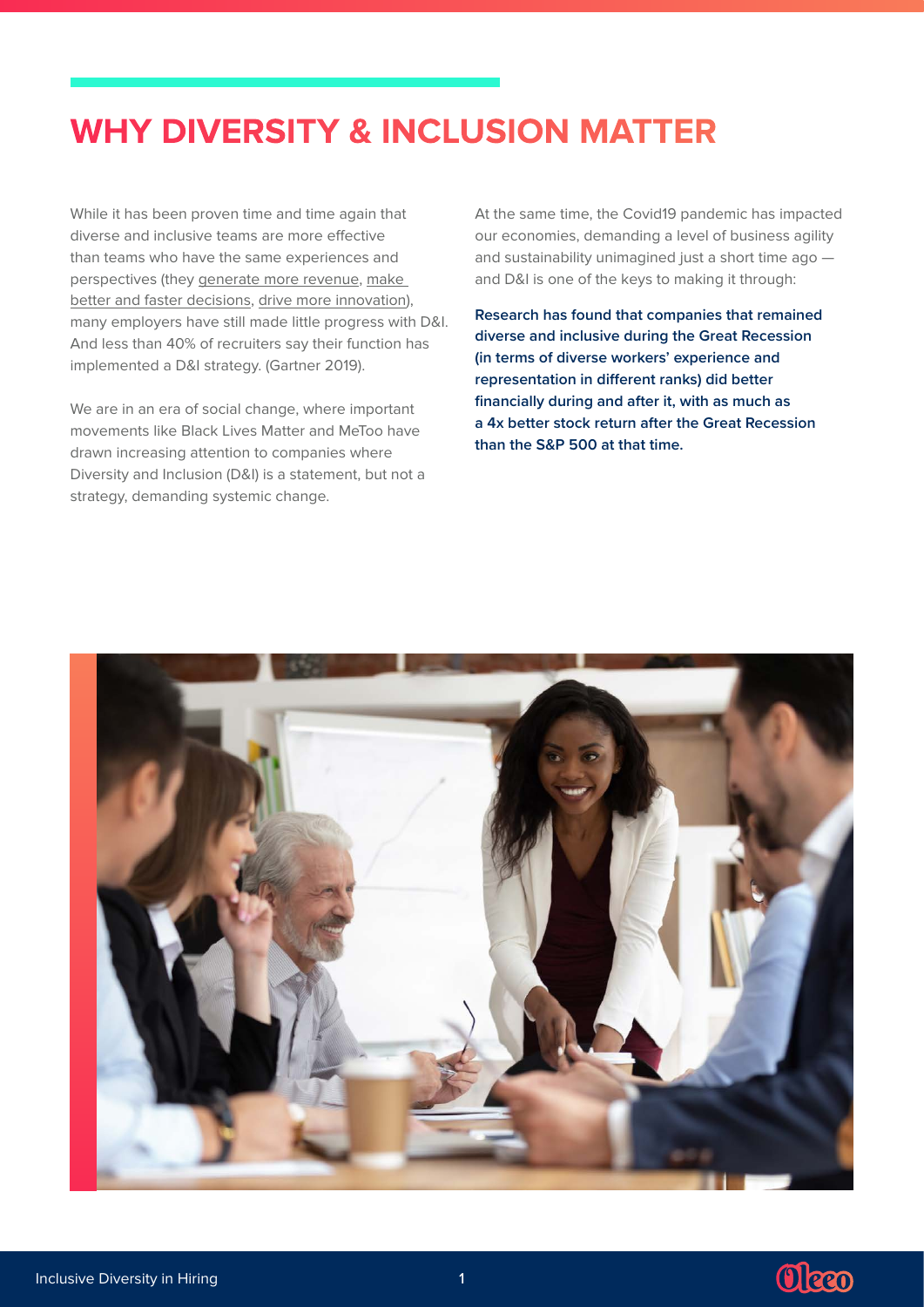# <span id="page-3-0"></span>**DEFINING DIVERSITY & INCLUSION**

D&I is a company's mission, strategies, and practices to support a diverse workplace and leverage the effects of inclusion to achieve a competitive business advantage. You can think of Diversity as the "who," and Inclusion as the "how."



Diversity is about who you are sourcing, selecting, and hiring; who you are engaging, retaining, developing, and promoting. Diversity is any dimension that can be used to differentiate groups and people from one other, such as age, gender, ethnicity, religion, disability, sexual orientation, education, national origin, first language, and so on.

Inclusion is about how you are culturally and socially accepting and welcoming everyone, how you are creating a sense of belonging for all, and how you are ensuring everyone feels valued.

**As illustrated in the charts below, achieving both Diversity and Inclusion is key to driving the best performance. So, how do you make progress with both in recruiting? The following pages share strategies you can adopt.**





Gartner 2019

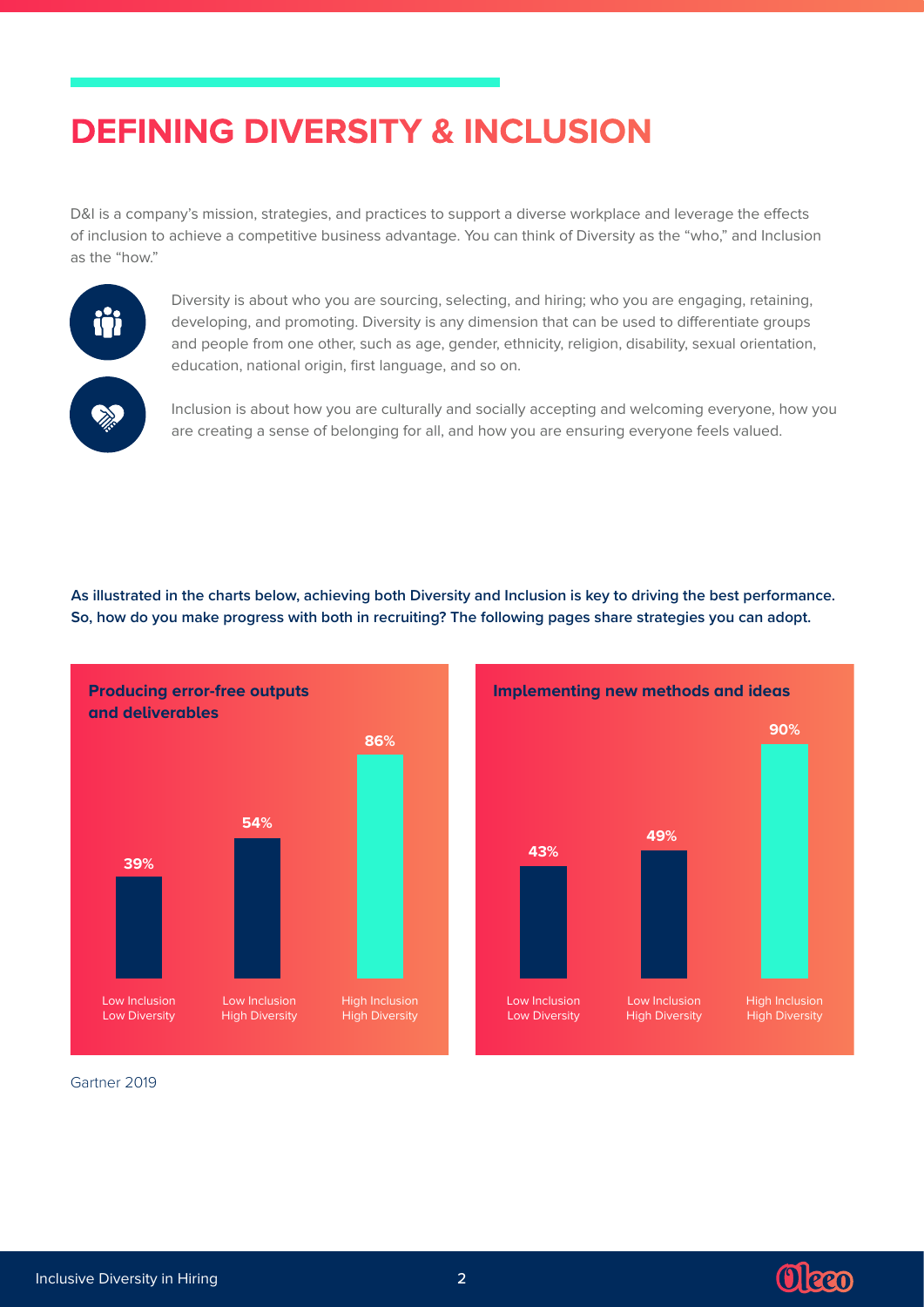# <span id="page-4-0"></span>**CANDIDATE ATTRACTION**

## **Making Job Descriptions Gender Neutral**

From the very beginning of the candidate search, you could already be limiting your applicants: if you use gendered language in your job descriptions, and/or include a long list of "nice to have" requirements, you could be dissauding one gender from applying.

Here are two steps to take to remove gender bias, creating more inclusive job postings:

# $\overline{\mathbf{p}}$

### **1. Remove gender-biased words and superlatives.**

Studies have found certain words to be gender-biased, and to be more likely to deter women from applying. For instance, a seminal [study](https://gap.hks.harvard.edu/evidence-gendered-wording-job-advertisements-exists-and-sustains-gender-inequality) by the Journal of Personality and Social Psychology (January 2011) "found that job ads for stereotypically male jobs had more masculine wording, which led women to think more men worked there, believe they would not belong in that position, and find the job less appealing."

When writing job descriptions, avoid the use of gender-biased words. For instance, words like "hacker," "rockstar," or "ninja" are masculin in tone. Similarly, consider the superlatives you use: words like "expert" and "world class" can result in less women applying.



## **2. Remove "nice-to-have" requirements.**

[Research](https://hbr.org/2014/08/why-women-dont-apply-for-jobs-unless-theyre-100-qualified) has shown that women will typically apply for a job if they meet 100% of the requirements, whereas men will apply if they meet just 60%. By limiting the number of requirements you include in a job posting to the must-haves, you can achieve more applications from female candidates.

Oleeo Recruit includes **Intelligent Writing**, a capability that helps recruiters de-gender job postings by identifying gender-biased words and suggesting replacements for masculine words that are known to deter female candidates.



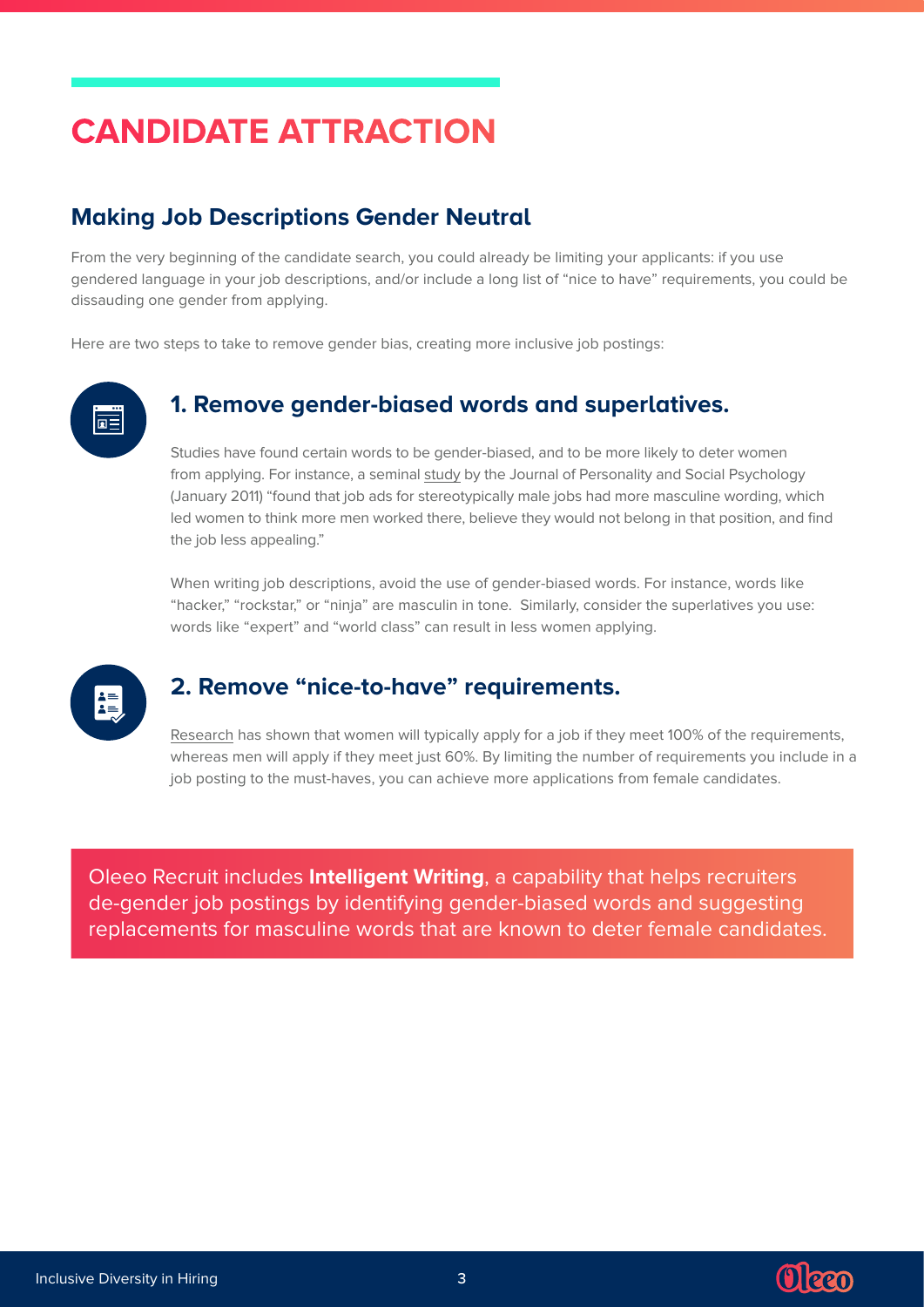# <span id="page-5-0"></span>**CANDIDATE SELECTION:**

## **Being Aware of Gender Bias in Resume/CV Reviews**

At Oleeo, we focus a lot on data, and we wanted to know: do the words candidates use in their CVs/resumes perpetuate the unconscious biases of recruiters?

To find out, we partnered with University College London and conducted the first large-scale statistical linguistic analysis of male and female CVs/resumes across multiple industries, looking at 200,000 applications and CVs/resumes from the UK and US. We looked at the lexical, syntactic, and semantic differences in the text to establish "features" that differentiate a male resume from a female resume. Then, for each industry, we determined which words on CVs/resumes were most likely to be associated with female and male candidates. Here are the top 10 lists by industry.

#### **Financial Services**

| Female     | <b>Male</b>  |
|------------|--------------|
| Organize   | Equity       |
| Event      | Portfolio    |
| Volunteer  | Investment   |
| Assistant  | Capital      |
| Social     | Analyst      |
| Student    | Finance      |
| Marketing  | Market       |
| Community  | <b>Stock</b> |
| Department | Interests    |
| Plan       | Technical    |

#### **Technology**

| <b>Female</b> | <b>Male</b>    |
|---------------|----------------|
| Volunteer     | <b>PHP</b>     |
| Event         | C              |
| Assistant     | Software       |
| Organize      | Linux          |
| Analyze       | $C++$          |
| Plan          | Computer       |
| Student       | Have           |
| Social        | Developer      |
| Conduct       | Engineer       |
| Excel         | <b>Network</b> |

#### **Retail and Buying**

| <b>Female</b> | <b>Male</b>     |
|---------------|-----------------|
| Art           | Football        |
| Child         | Play            |
| Volunteer     | Sport           |
| Shop          | <b>Business</b> |
| Assistant     | Club            |
| <b>Assist</b> | Technology      |
| Social        | Computer        |
| Design        | Mobile          |
| Organize      | It              |
| Create        | Leadership      |

#### **Consulting**

| <b>Female</b> | <b>Male</b> |
|---------------|-------------|
| Volunteer     | Engineering |
| Assistant     | Sport       |
| Event         | Investment  |
| Social        | Finance     |
| Organize      | Analyst     |
| Write         | Club        |
| Community     | Cost        |
| Student       | Financial   |
| Communication | Technology  |
| Research      | Technical   |

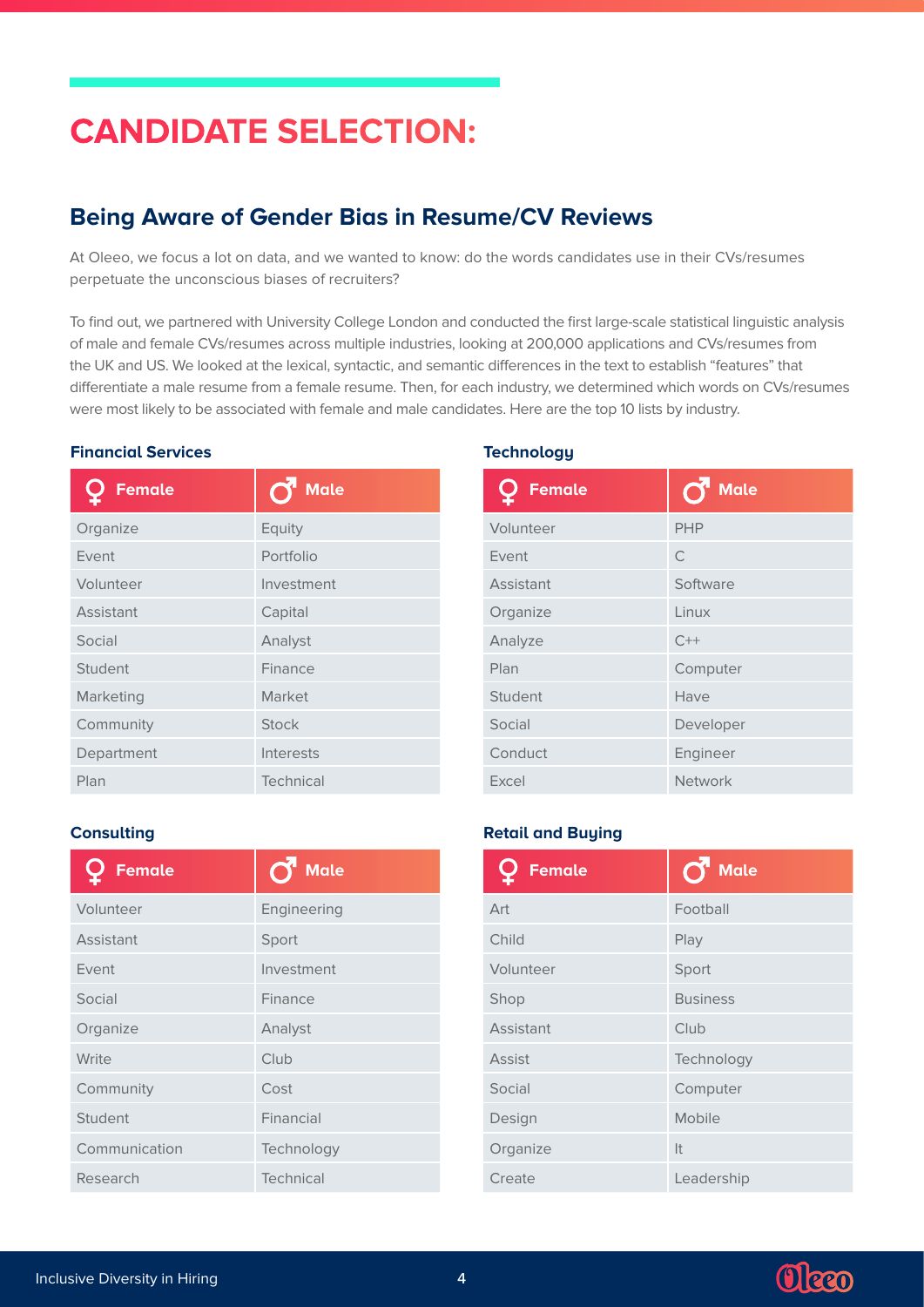## <span id="page-6-0"></span>**Removing Identifying Candidate Details**

Think of the show The Voice. The concept of the show seems fairly new — the judges are turned around with no preconceived notions or stereotypes of the performers. The contestants are judged purely on their ability to wow the audience and judges with their singing voice.

It seems like a new idea, yet this "blind audition" concept stems from decade old studies. Before the 1970s, symphony orchestras were made up of almost all white men. Directors would brush off the statistic by saying these white men were simply the most qualified. However, when (in the 1970s) The New York Philharmonic and The Boston Symphony Orchestra held auditions behind screens, so the judges couldn't see what musicians looked like, [studies by Harvard and](https://www.forbes.com/sites/forbeshumanresourcescouncil/2018/04/03/the-benefits-and-shortcomings-of-blind-hiring-in-the-recruitment-process/#5cf6362b38a3)  [Princeton](https://www.forbes.com/sites/forbeshumanresourcescouncil/2018/04/03/the-benefits-and-shortcomings-of-blind-hiring-in-the-recruitment-process/#5cf6362b38a3) found that 25-45% of female musicians were more likely to be hired.

Indeed, studies since have shown that human bias, whether conscious or unconscious, can limit the selection of diverse applicants. For instance, a 2003 study [by MIT and The University of Chicago](https://cos.gatech.edu/facultyres/Diversity_Studies/Bertrand_LakishaJamal.pdf) found that applicants with a white-sounding name versus a black-sounding name were 50% more likely to get a first-round job interview; and a follow up [study](https://academic.oup.com/sf/article/93/4/1451/2332119) in 2015 found that applicants with black-sounding names who went to elite universities were selected for a first round interview at the same rate as applicants with whitesounding names from less selective schools.

**As a result of these issues, removing identifying information from resumes/CVs (such as name and education) is a tactic to consider, keeping in mind that it is only one part of the puzzle.**



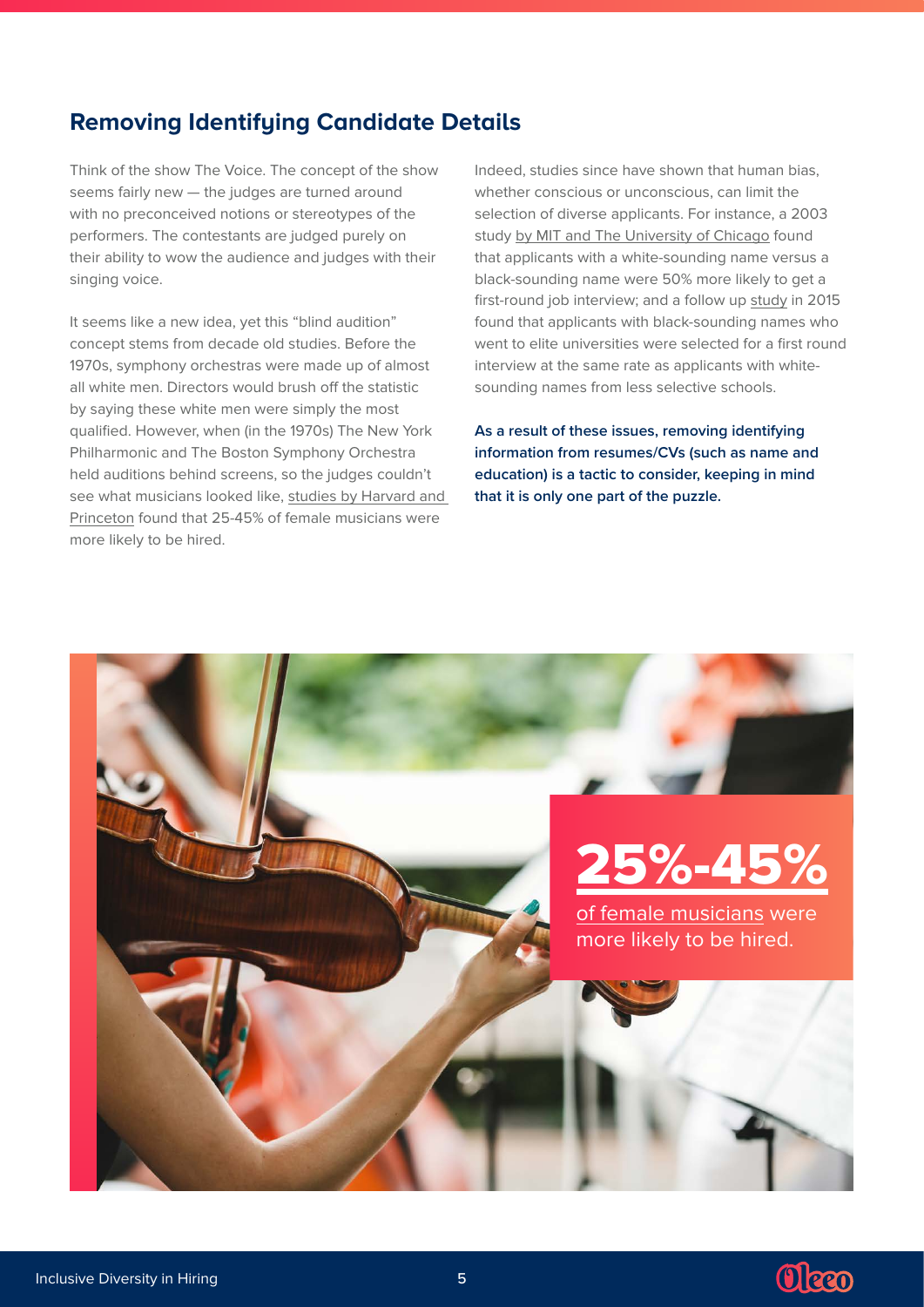## <span id="page-7-0"></span>**Widening your Candidate Reach**

If our goal is to put the right people, at the right time, in the right jobs... how are we determining who the right people are? And how many candidates are we not even considering simply due to lack of time?

Research by Oleeo has found that the average time from apply to hire runs at 6 weeks with little variation by industry segment, and involves an average of 91 actions in the hiring funnel. This means that, for many employers, numerous applicants aren't even considered, due to recruiter time constraints and high volumes of applicants.

At the same time, human bias is built into the selection process: recruiters and hiring managers bring both objectivity and subjectivity to the table when reviewing candidates, and — even those with the best intentions can down-select candidates influenced by those biases.

> Objectively, candidates may be screened based on "hard data" related to their educational background, work experience, location, and so on.



Subjectively, candidates may be screened on keywords that the recruiter or manager feels indicate a fit for the role, and on biases related to factors such as name, nationality, gender, age, and so on.

**The result of these factors — lack of time, high volumes of applicants, and human bias in selection — is a narrower, less diverse pool of candidates being considered.**

This is where the use of intelligent selection — the use of artificial intelligence and data science comes in, providing a way to widen the pool of applicants considered, while also removing bias from the selection process.

Instead of relying solely on humans for selection, intelligent selection uses data science, applying machine learning to historical data — such as the resumes/CVs of past applicants coupled with outcomes like hires, retention, performance, etc. — to score candidates. Candidates with top scores can be fasttracked to the interview stage, while recruiters further assess the lower scoring candidates.

Done well, using well-designed algorithms that have been checked and validated, intelligent selection helps companies consider a wider, more diverse pool of candidates, and increase diversity in hiring, without introducing adverse impact — defined by the US Equal Employment Opportunity Commission as "a substantially different rate of selection in hiring which works to the disadvantage of members of a race, sex, or ethnic group."

As a result of these issues, removing identifying information from resumes/CVs (such as name and education) as a tactic to consider, keeping in mind that it is only one part of the puzzle.

Oleeo Recruit includes **Intelligent Selection**, a machine learning capability that leverages your historic data and advanced analytics to automatically score candidates for selection, while removing bias from the equation.

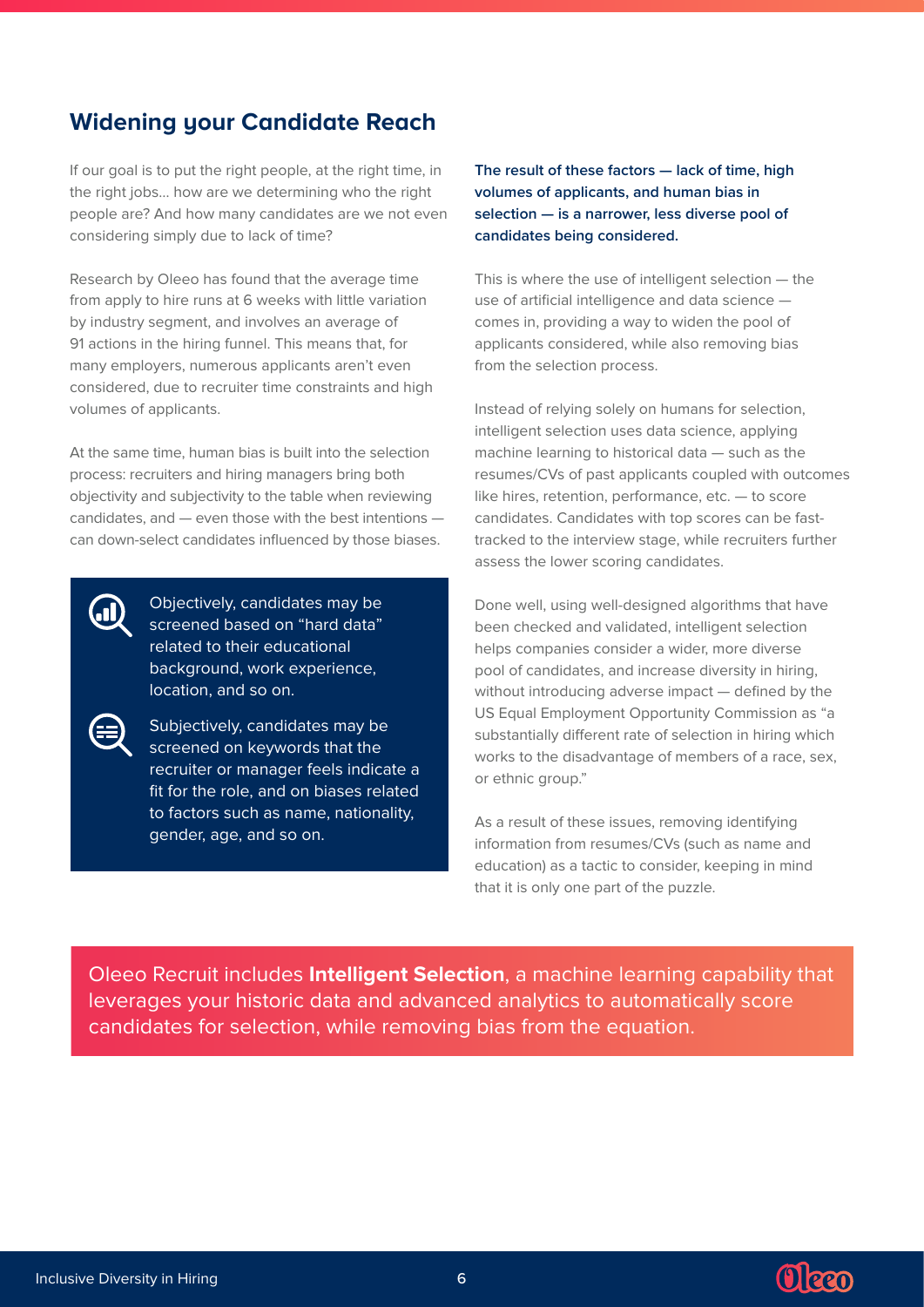## **Knowing your Baseline and How to Improve It**

As the adage goes, "if you don't measure it, you can't improve it." Critical to success with D&I is understanding your baseline (where you are today) and the levers you can pull to achieve your goals. For instance, answering the following important questions:



**Oleeo Insights: Diversity** is an "out of the box" solution that provides pre-built metrics, analytics, and visualizations, answering best practice questions about diversity in recruiting.



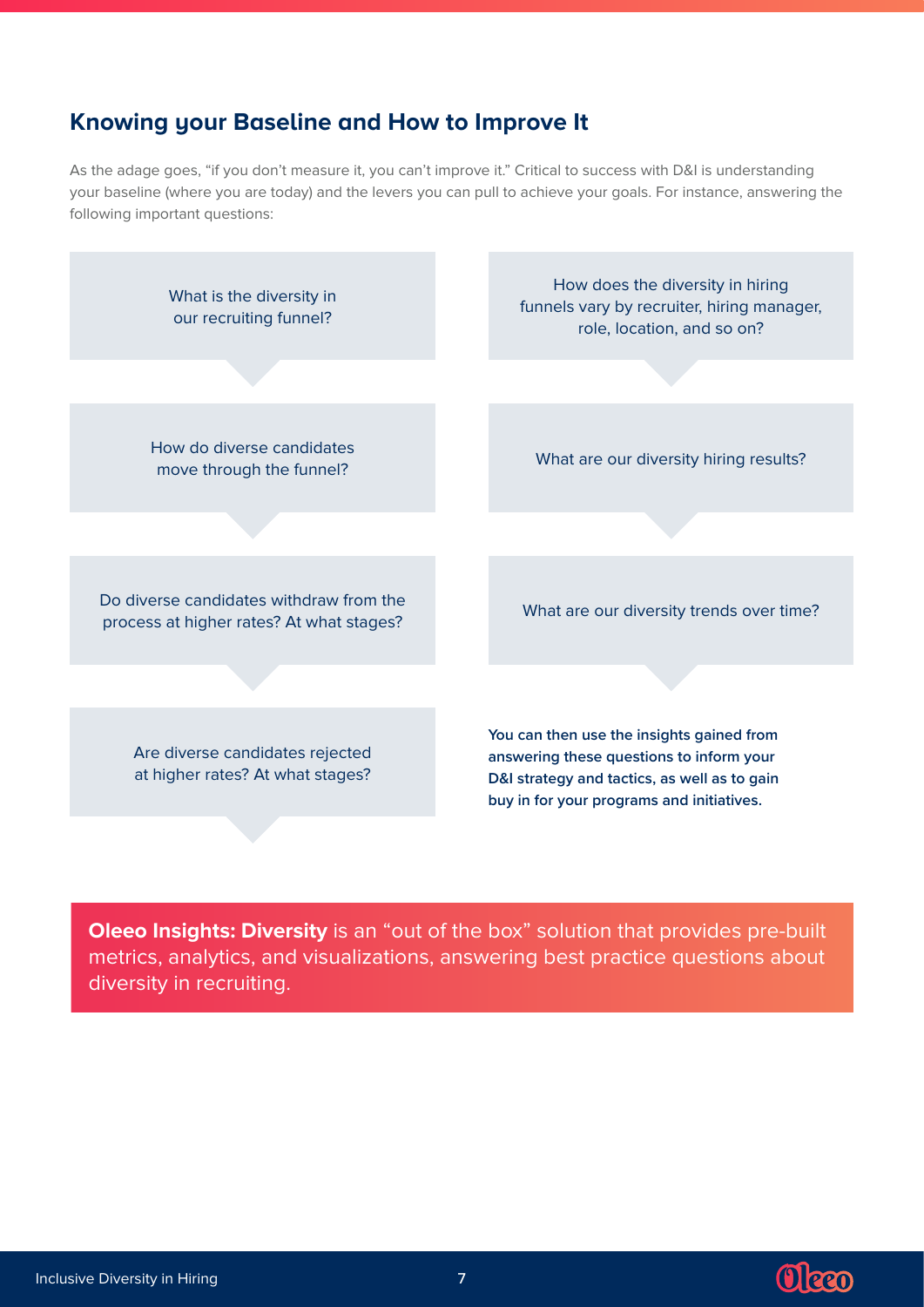# <span id="page-9-0"></span>**INCLUSIVE DIVERSITY AS A HIRING STRATEGY**

D&I is not just a set of tactics. It's a strategy that, when successfully implemented, can create significant business impact.

#### **Diverse and inclusive workforces:**

#### **Are more profitable:**

McKinsey studies found that the profitability difference between the fourth and first quartile of performers due to executive-level diversity was +21% for gender diversity, and +33% for ethnic diversity.



#### **Perform better:**

Research by CEB found that gender diverse and inclusive teams outperformed gender-homogenous, less inclusive teams by 50%.

#### **Are more innovative:**

Research published in Harvard Business Review found that more diverse companies deliver 19% higher average innovation revenue.

# **We have the opportunity to remove bias and get back to being human.**